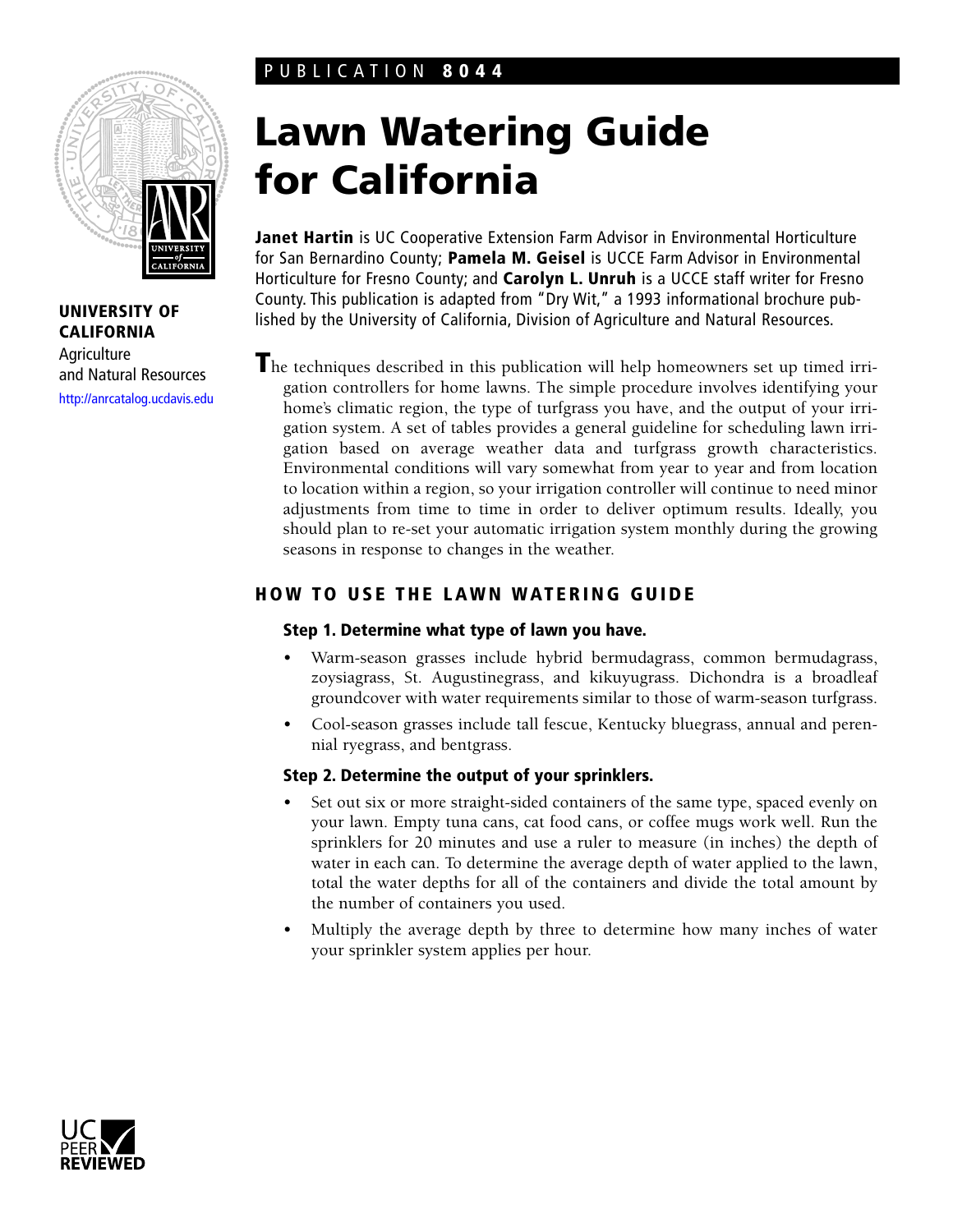Sample calculation:

| Can #1           | $1/2$ inch $(0.500$ inch)   |
|------------------|-----------------------------|
| Can #2           | 5/8 inch (0.625 inch)       |
| Can #3           | $1/2$ inch $(0.500$ inch)   |
| Can #4           | 3/8 inch (0.375 inch)       |
| Can#5            | $1/2$ inch $(0.500$ inch)   |
| Can #6           | 3/8 inch (0.375 inch)       |
| TOTAL FOR 6 CANS | 2 7/8 inches (2.875 inches) |
|                  |                             |

2.875 inches = 0.479 inch/can (average depth per can)

6 cans

0.479 inch  $x$  3 = 1.437 inches (nearly 1 1/2 inches) per hour

## **Step 3. Determine how many minutes you need to water your lawn each week.**

- Locate your geographic region on th[e map](#page-2-0) in this publication and then find the table that matches that region. Identify your predominant lawn type (warm-season or cool-season) and the current month on the table, and match that information to the sprinkler output that you calculated in Step 2. The resulting value is the total number of minutes that you should run your sprinklers per week to provide adequate irrigation for your lawn during the current month.
- Deeper, less frequent irrigations are best for most lawns as they promote deep root growth. If you notice excessive runoff or brown spots in the lawn with once-a-week watering, however, or if your controller can't accommodate such large blocks of time, divide the total minutes per week by 2, 3, or 4 and spread the weekly water application over the week. Desert areas, slopes, or areas with shallow soils usually need several shorter watering times instead of a single weekly irrigation. Cool-season grasses have shallow roots, and often require more frequent irrigations that warm-season grasses.
- If brown spots continue to occur despite more frequent irrigations, you may need to check your sprinkler system's coverage for uniformity. Look for and replace broken, clogged, or malfunctioning sprinkler heads that deprive lawn areas of sufficient water. After you upgrade, repair, or significantly change your system, your will need to repeat Steps 2 and 3 to make sure you're applying the right amount of water each week.
- During periods of unseasonably high rainfall, you should shut your irrigation system off temporarily to conserve groundwater and take advantage of the unexpected moisture. Be sure to restart your system after the rainy weather has passed. Extremely hot, dry, or windy conditions may require extra irrigation to compensate for excessive water loss from the lawn.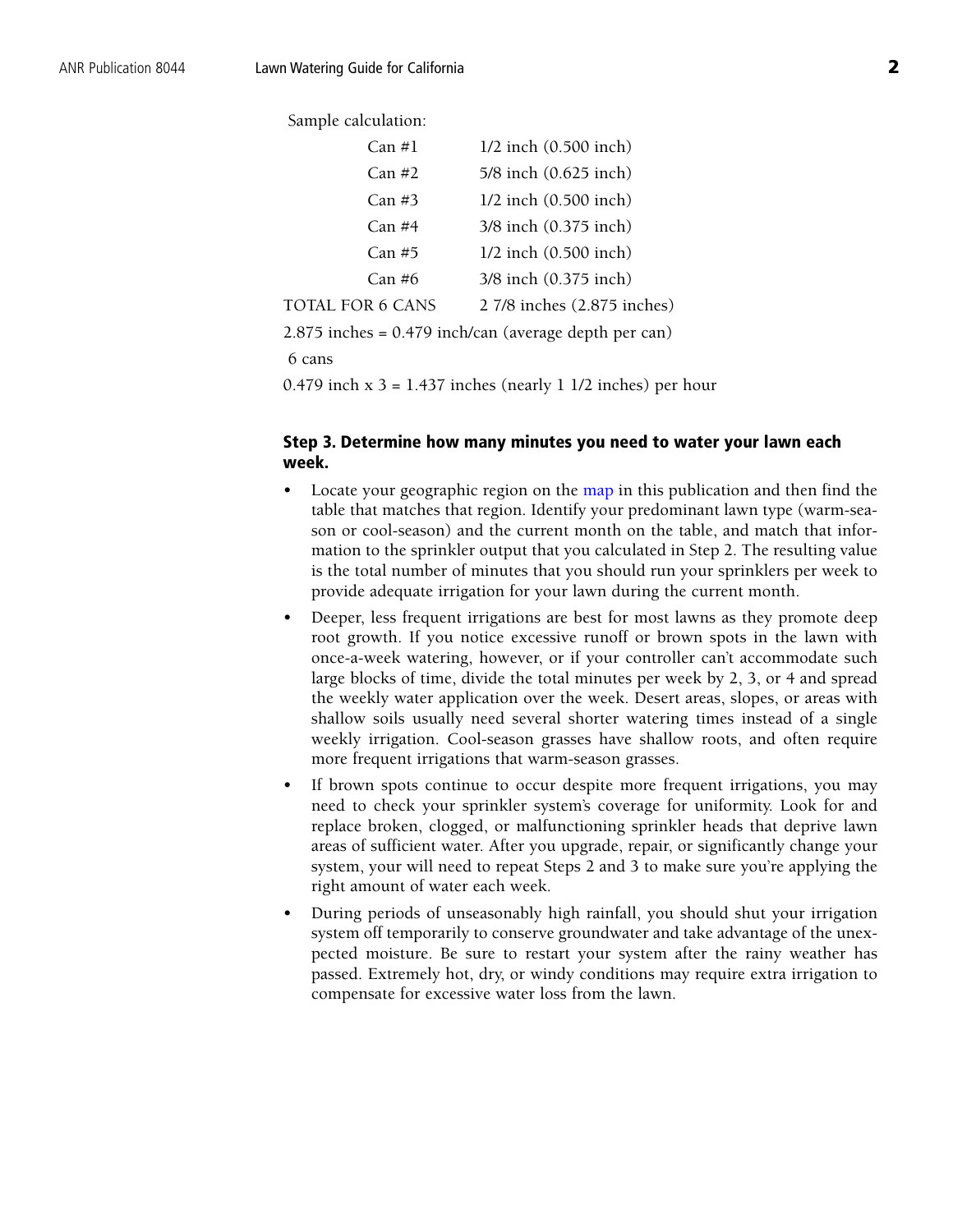<span id="page-2-0"></span>

# **MAP OF CALIFORNIA**

**Region 11:** [Southern California Deserts](#page-8-0)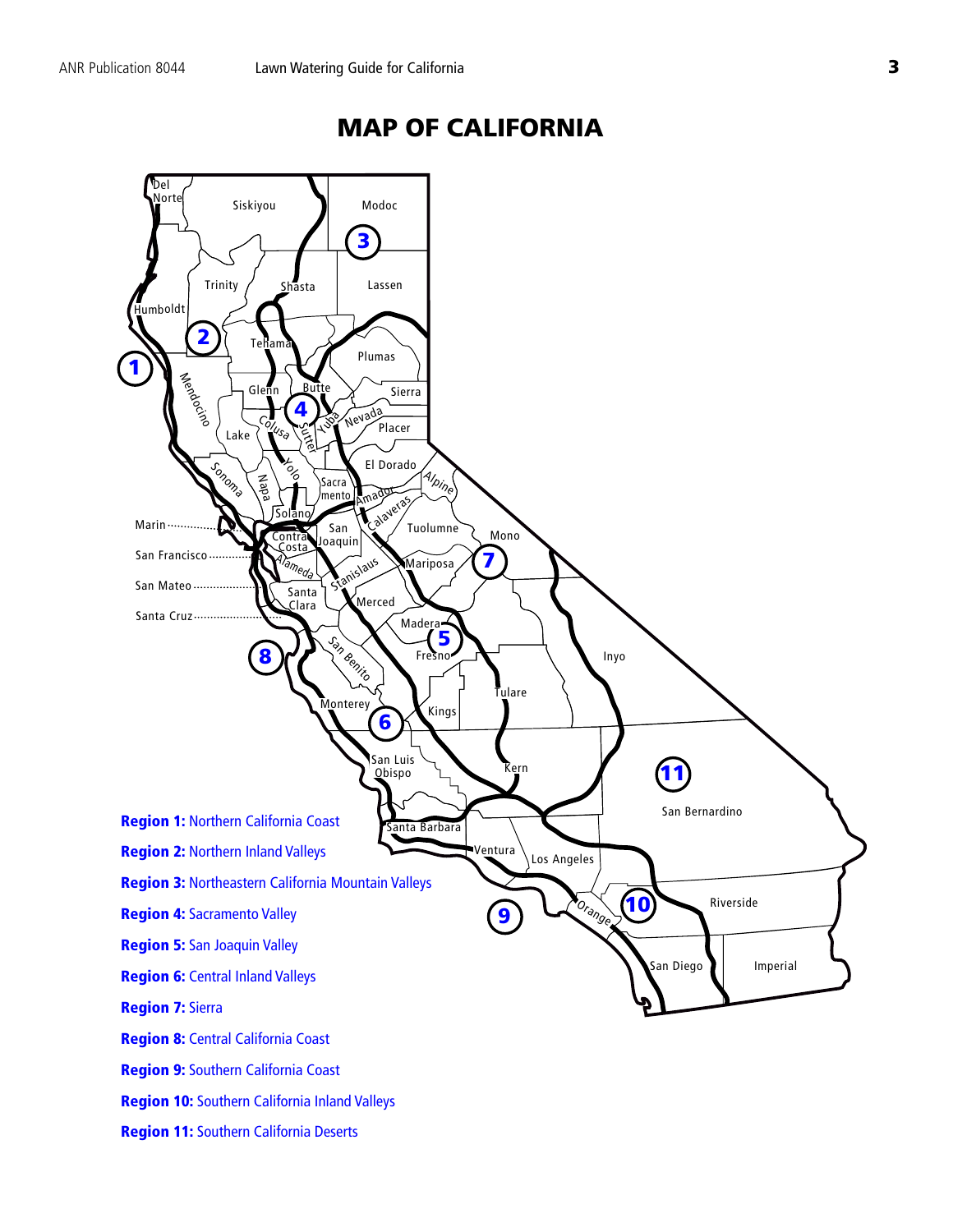### <span id="page-3-0"></span>**Region 1:** Northern California Coast

### **Warm-Season Turfgrasses Cool-Season Turfgrasses**

### **Minutes per week to irrigate if and in the Minutes per week to irrigate if your hourly sprinkler output is: your hourly sprinkler output is: your hourly sprinkler output is:**

|            | $0.5$ in<br>1.0 <sub>in</sub><br>$1.5$ in<br>2.0 <sub>in</sub> |            | $0.5$ in | 1.0 <sub>in</sub> | $1.5$ in | 2.0 <sub>in</sub> |  |
|------------|----------------------------------------------------------------|------------|----------|-------------------|----------|-------------------|--|
| JAN        |                                                                | JAN        | 15       | 07                | 05       | 04                |  |
| <b>FEB</b> |                                                                | <b>FEB</b> | 36       | 18                | 12       | 09                |  |
| <b>MAR</b> |                                                                | <b>MAR</b> | 55       | 27                | 18       | 14                |  |
| <b>APR</b> | Warm-season                                                    | <b>APR</b> | 67       | 34                | 22       | 17                |  |
| MAY        | turfgrasses are                                                | <b>MAY</b> | 88       | 44                | 29       | 22                |  |
| JUN        | not recommended                                                | <b>JUN</b> | 97       | 48                | 32       | 24                |  |
| jul        | in this region.                                                | jul        | 95       | 47                | 32       | 24                |  |
| <b>AUG</b> |                                                                | <b>AUG</b> | 90       | 45                | 30       | 23                |  |
| <b>SEP</b> |                                                                | <b>SEP</b> | 76       | 38                | 25       | 19                |  |
| <b>OCT</b> |                                                                | <b>OCT</b> | 48       | 24                | 16       | 12                |  |
| <b>NOV</b> |                                                                | <b>NOV</b> | 32       | 16                | 11       | 08                |  |
| <b>DEC</b> |                                                                | <b>DEC</b> | 21       | 11                | 07       | 05                |  |

**Region 2:** Northern Inland Valleys

## **Warm-Season Turfgrasses Cool-Season Turfgrasses**

**Minutes per week to irrigate if Theory Minutes per week to irrigate if your hourly sprinkler output is: your hourly sprinkler output is:**

|            | $0.5$ in | 1.0 <sub>in</sub> | $1.5$ in | 2.0 <sub>in</sub> |            | $0.5$ in | 1.0 <sub>in</sub> | $1.5$ in | 2.0 <sub>in</sub> |  |
|------------|----------|-------------------|----------|-------------------|------------|----------|-------------------|----------|-------------------|--|
| JAN        | 19       | 09                | 06       | 05                | JAN        | 25       | 13                | 08       | 06                |  |
| <b>FEB</b> | 32       | 16                | 11       | 08                | <b>FEB</b> | 42       | 21                | 14       | 11                |  |
| <b>MAR</b> | 50       | 25                | 17       | 13                | <b>MAR</b> | 67       | 34                | 22       | 17                |  |
| <b>APR</b> | 69       | 35                | 23       | 17                | <b>APR</b> | 92       | 46                | 31       | 23                |  |
| <b>MAY</b> | 101      | 50                | 34       | 25                | <b>MAY</b> | 134      | 67                | 45       | 34                |  |
| JUN        | 126      | 63                | 42       | 32                | JUN        | 168      | 84                | 56       | 42                |  |
| JUL        | 132      | 66                | 44       | 33                | jul        | 176      | 88                | 59       | 44                |  |
| <b>AUG</b> | 120      | 60                | 40       | 30                | <b>AUG</b> | 160      | 80                | 53       | 40                |  |
| <b>SEP</b> | 95       | 47                | 32       | 24                | <b>SEP</b> | 126      | 63                | 42       | 32                |  |
| <b>OCT</b> | 57       | 28                | 19       | 14                | 0CT        | 76       | 38                | 25       | 19                |  |
| <b>NOV</b> | 25       | 13                | 08       | 06                | <b>NOV</b> | 34       | 17                | 11       | 08                |  |
| <b>DEC</b> | 13       | 06                | 04       | 03                | <b>DEC</b> | 17       | 08                | 06       | 04                |  |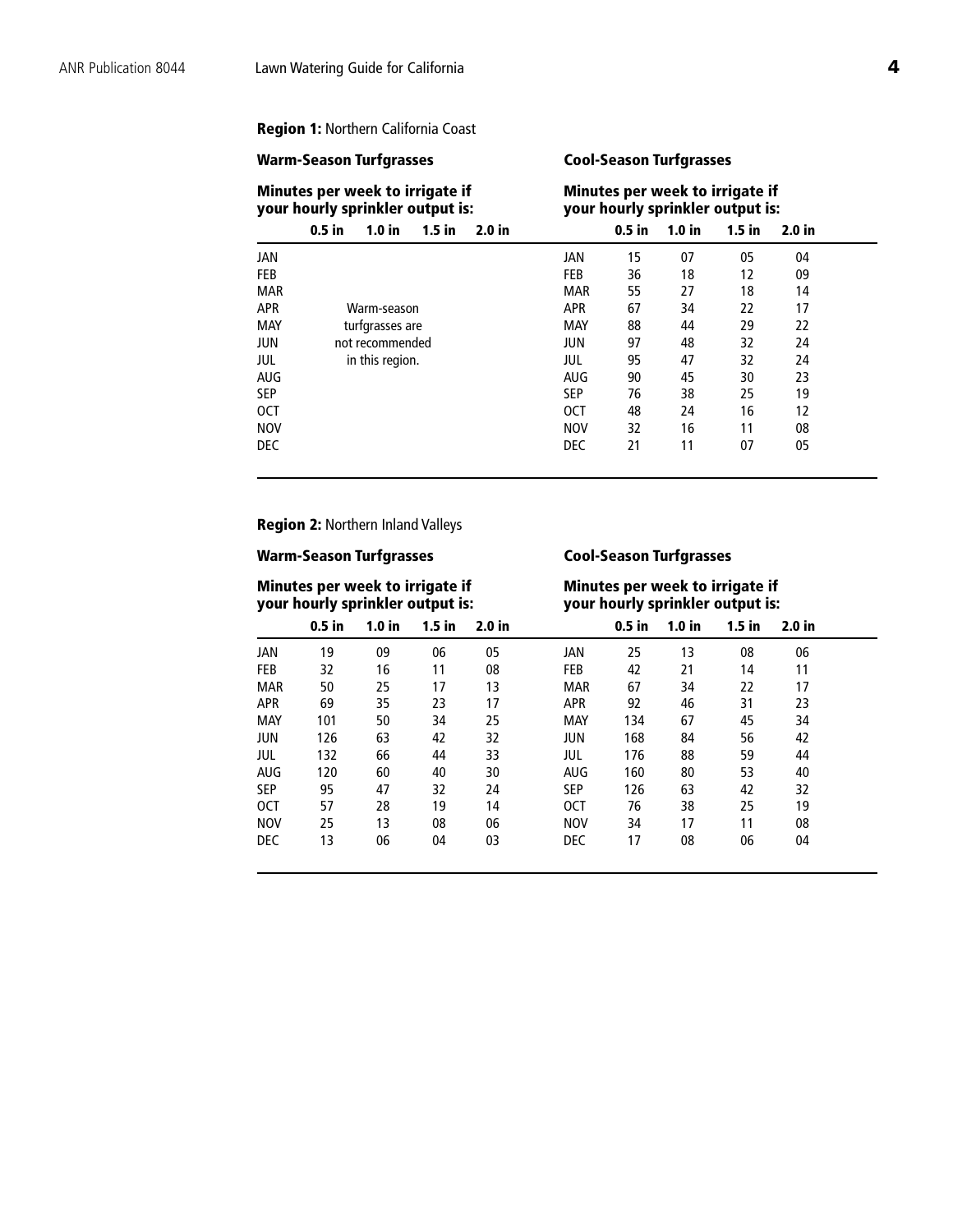### <span id="page-4-0"></span>**Region 3:** Northeastern California Mountain Valleys

## **Warm-Season Turfgrasses Cool-Season Turfgrasses Minutes per week to irrigate if and Minutes per week to irrigate if your hourly sprinkler output is: your hourly sprinkler output is: your hourly sprinkler output is: 0.5 in 1.0 in 1.5 in 2.0 in 0.5 in 1.0 in 1.5 in 2.0 in** JAN JAN 17 08 06 04 FEB FEB 34 17 11 08 MAR MAR 59 29 20 15 APR Warm-season APR 101 50 34 25 MAY 134 67 45 34<br>
12 MAY 134 67 45 34<br>
168 84 56 42 not recommended 1000 UN 168 84 56 42<br>in this region. 105 53 JUL in this region. JUL 210 105 70 AUG AUG 176 88 59 44 SEP SEP 126 63 42 32 OCT OCT 76 38 25 19 NOV NOV 25 13 09 06 DEC DEC 17 09 06 04

### **Region 4:** Sacramento Valley

### **Warm-Season Turfgrasses Cool-Season Turfgrasses**

# **Minutes per week to irrigate if and Minutes per week to irrigate if your hourly sprinkler output is:**

# **your hourly sprinkler output is: your hourly sprinkler output is:**

|            | $0.5$ in | 1.0 <sub>in</sub> | $1.5$ in | 2.0 <sub>in</sub> |            | $0.5$ in | 1.0 <sub>in</sub> | $1.5$ in | 2.0 in |  |
|------------|----------|-------------------|----------|-------------------|------------|----------|-------------------|----------|--------|--|
| <b>JAN</b> | 19       | 09                | 06       | 05                | JAN        | 25       | 13                | 08       | 06     |  |
| <b>FEB</b> | 44       | 22                | 15       | 11                | <b>FEB</b> | 59       | 29                | 20       | 15     |  |
| <b>MAR</b> | 69       | 35                | 23       | 17                | <b>MAR</b> | 92       | 46                | 31       | 23     |  |
| <b>APR</b> | 101      | 50                | 34       | 25                | <b>APR</b> | 134      | 67                | 45       | 34     |  |
| <b>MAY</b> | 126      | 63                | 42       | 32                | <b>MAY</b> | 168      | 84                | 56       | 42     |  |
| <b>JUN</b> | 158      | 79                | 53       | 39                | <b>JUN</b> | 210      | 105               | 70       | 53     |  |
| JUL        | 164      | 82                | 55       | 41                | JUL        | 218      | 109               | 73       | 55     |  |
| <b>AUG</b> | 145      | 72                | 48       | 36                | <b>AUG</b> | 193      | 97                | 64       | 48     |  |
| <b>SEP</b> | 113      | 57                | 38       | 28                | <b>SEP</b> | 151      | 76                | 50       | 38     |  |
| 0CT        | 82       | 41                | 27       | 20                | <b>OCT</b> | 109      | 55                | 36       | 27     |  |
| <b>NOV</b> | 38       | 19                | 13       | 09                | <b>NOV</b> | 50       | 25                | 17       | 13     |  |
| <b>DEC</b> | 19       | 09                | 06       | 05                | <b>DEC</b> | 25       | 13                | 08       | 06     |  |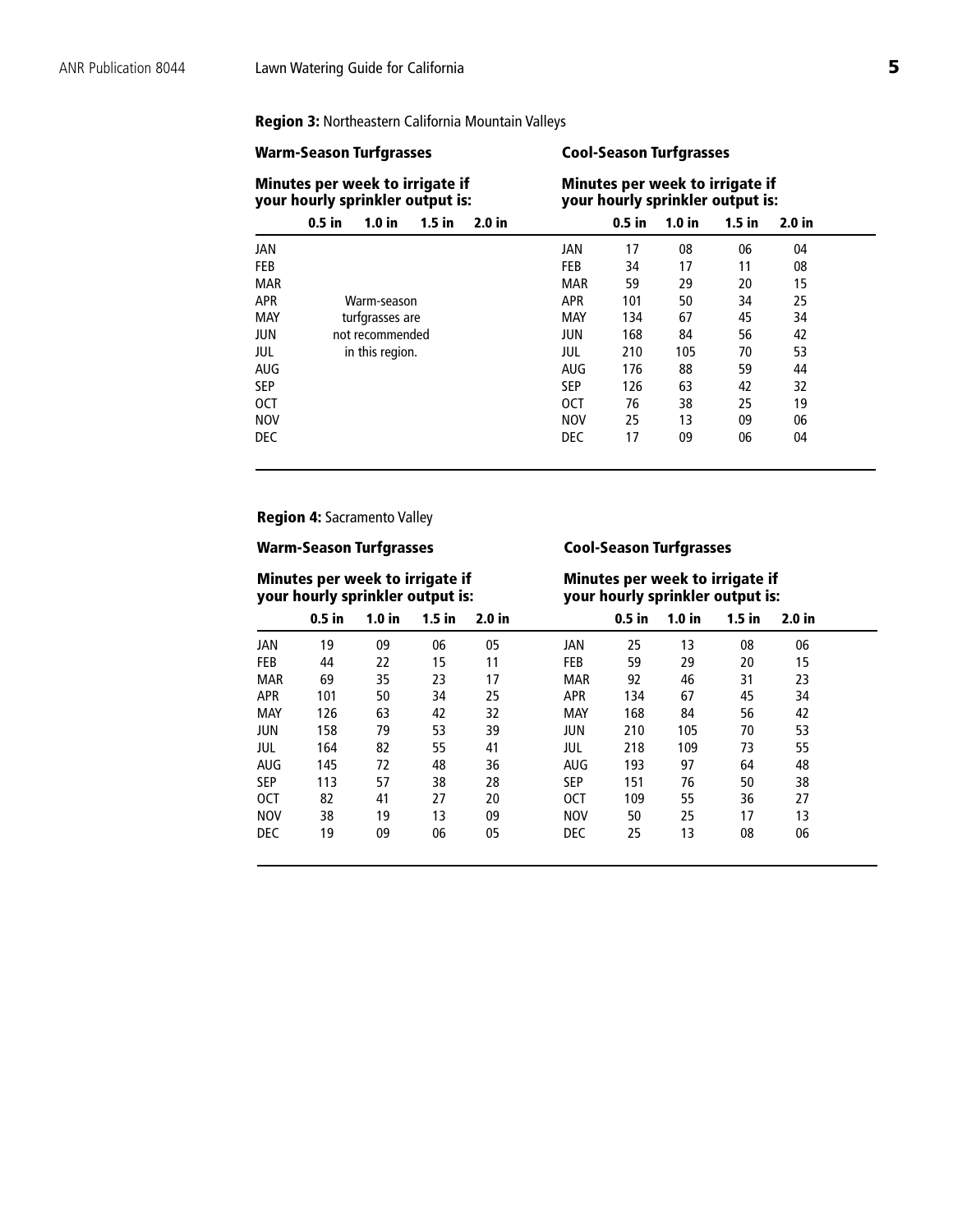## <span id="page-5-0"></span>**Region 5:** San Joaquiin Valley

### **Warm-Season Turfgrasses Cool-Season Turfgrasses**

# **Minutes per week to irrigate if Minutes per week to irrigate if**

|            | your hourly sprinkler output is: |                   |          |                   |            |          |                   | your hourly sprinkler output is: |                   |  |
|------------|----------------------------------|-------------------|----------|-------------------|------------|----------|-------------------|----------------------------------|-------------------|--|
|            | $0.5$ in                         | 1.0 <sub>in</sub> | $1.5$ in | 2.0 <sub>in</sub> |            | $0.5$ in | 1.0 <sub>in</sub> | $1.5$ in                         | 2.0 <sub>in</sub> |  |
| JAN        | 19                               | 09                | 06       | 05                | JAN        | 25       | 13                | 08                               | 06                |  |
| <b>FEB</b> | 38                               | 19                | 13       | 09                | <b>FEB</b> | 50       | 25                | 17                               | 13                |  |
| <b>MAR</b> | 69                               | 35                | 23       | 17                | <b>MAR</b> | 92       | 46                | 31                               | 23                |  |
| <b>APR</b> | 101                              | 50                | 34       | 25                | <b>APR</b> | 134      | 67                | 45                               | 34                |  |
| MAY        | 132                              | 66                | 44       | 33                | <b>MAY</b> | 176      | 88                | 59                               | 44                |  |
| <b>JUN</b> | 164                              | 82                | 55       | 41                | JUN        | 218      | 109               | 73                               | 55                |  |
| JUL        | 170                              | 85                | 57       | 43                | jul        | 227      | 113               | 76                               | 57                |  |
| AUG        | 145                              | 72                | 48       | 36                | AUG        | 193      | 97                | 64                               | 48                |  |
| <b>SEP</b> | 113                              | 57                | 38       | 28                | <b>SEP</b> | 151      | 76                | 50                               | 38                |  |
| <b>OCT</b> | 69                               | 35                | 23       | 17                | <b>OCT</b> | 92       | 46                | 31                               | 23                |  |
| <b>NOV</b> | 32                               | 16                | 11       | 08                | <b>NOV</b> | 42       | 21                | 14                               | 11                |  |
| <b>DEC</b> | 13                               | 06                | 04       | 03                | <b>DEC</b> | 17       | 08                | 06                               | 04                |  |

## **Region 6:** Central Inland Valleys

# **Minutes per week to irrigate if and Minutes per week to irrigate if your hourly sprinkler output is:**

### **Warm-Season Turfgrasses Cool-Season Turfgrasses**

# **your hourly sprinkler output is: your hourly sprinkler output is:**

|            | $0.5$ in | 1.0 <sub>in</sub> | $1.5$ in | 2.0 <sub>in</sub> |            | $0.5$ in | 1.0 <sub>in</sub> | $1.5$ in | 2.0 <sub>in</sub> |  |
|------------|----------|-------------------|----------|-------------------|------------|----------|-------------------|----------|-------------------|--|
| <b>JAN</b> | 32       | 16                | 11       | 08                | JAN        | 42       | 21                | 14       | 11                |  |
| <b>FEB</b> | 44       | 22                | 15       | 11                | <b>FEB</b> | 59       | 29                | 20       | 15                |  |
| <b>MAR</b> | 69       | 35                | 23       | 17                | <b>MAR</b> | 92       | 46                | 31       | 23                |  |
| <b>APR</b> | 95       | 47                | 32       | 24                | <b>APR</b> | 126      | 63                | 42       | 32                |  |
| <b>MAY</b> | 113      | 57                | 38       | 28                | <b>MAY</b> | 151      | 76                | 50       | 38                |  |
| <b>JUN</b> | 113      | 57                | 38       | 28                | JUN        | 151      | 76                | 50       | 38                |  |
| jul        | 132      | 66                | 44       | 33                | jul        | 176      | 88                | 59       | 44                |  |
| <b>AUG</b> | 126      | 63                | 42       | 32                | <b>AUG</b> | 168      | 84                | 56       | 42                |  |
| <b>SEP</b> | 107      | 54                | 36       | 27                | <b>SEP</b> | 143      | 71                | 48       | 36                |  |
| <b>OCT</b> | 76       | 38                | 25       | 19                | <b>OCT</b> | 101      | 50                | 34       | 25                |  |
| <b>NOV</b> | 44       | 22                | 15       | 11                | <b>NOV</b> | 59       | 29                | 20       | 15                |  |
| <b>DEC</b> | 32       | 16                | 11       | 08                | <b>DEC</b> | 42       | 21                | 14       | 11                |  |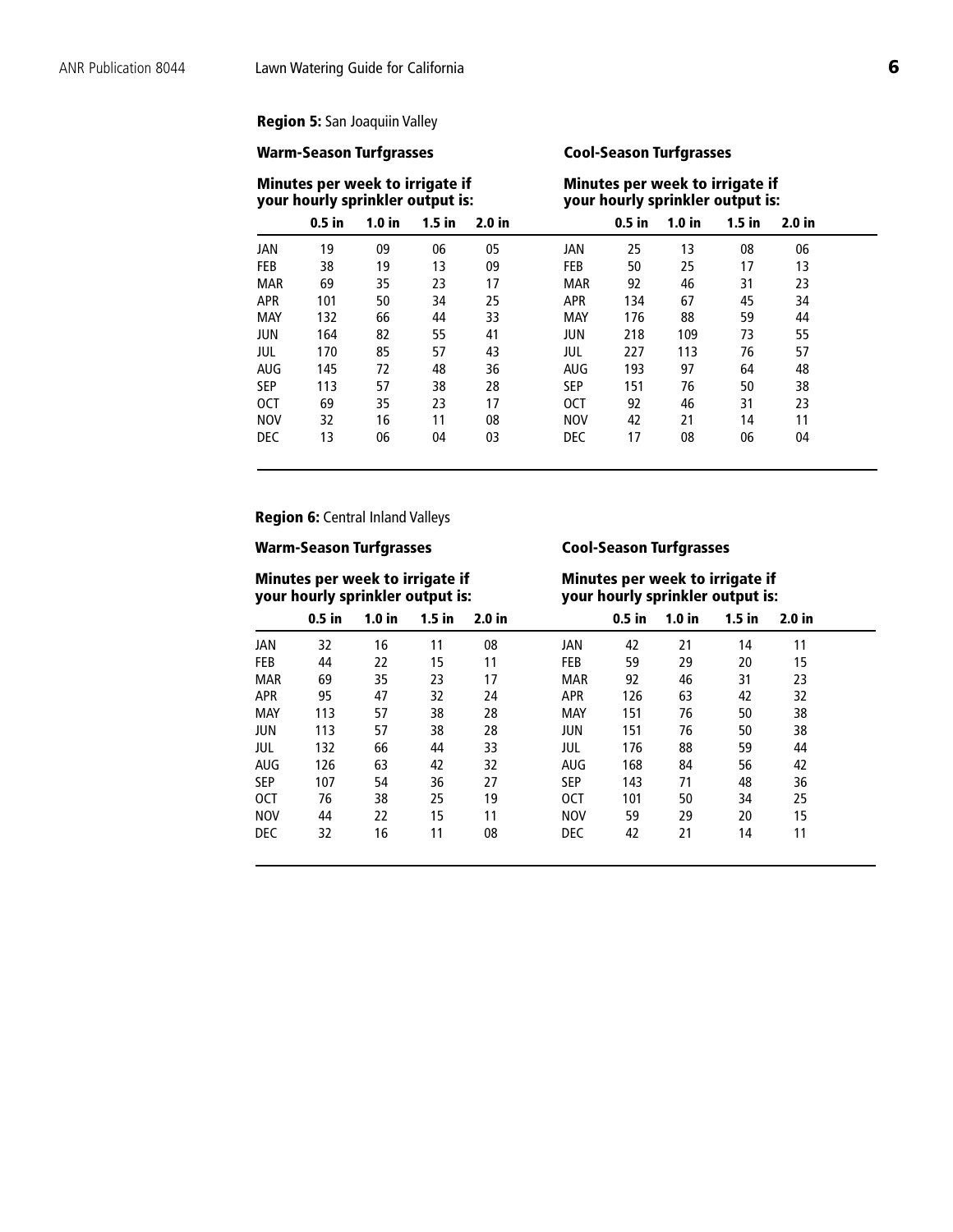## <span id="page-6-0"></span>**Region 7:** Sierra

### **Warm-Season Turfgrasses Cool-Season Turfgrasses**

|            | Minutes per week to irrigate if<br>your hourly sprinkler output is: |            |          |                   | Minutes per week to irrigate if<br>your hourly sprinkler output is: |                   |  |
|------------|---------------------------------------------------------------------|------------|----------|-------------------|---------------------------------------------------------------------|-------------------|--|
|            | $0.5$ in<br>1.0 <sub>in</sub><br>$1.5$ in<br>2.0 in                 |            | $0.5$ in | 1.0 <sub>in</sub> | $1.5$ in                                                            | 2.0 <sub>in</sub> |  |
| <b>JAN</b> |                                                                     | JAN        | 31       | 15                | 10                                                                  | 8                 |  |
| <b>FEB</b> |                                                                     | <b>FEB</b> | 43       | 22                | 14                                                                  | 11                |  |
| <b>MAR</b> |                                                                     | <b>MAR</b> | 79       | 39                | 26                                                                  | 20                |  |
| <b>APR</b> | Warm-season                                                         | <b>APR</b> | 124      | 62                | 41                                                                  | 31                |  |
| MAY        | turfgrasses are                                                     | MAY        | 164      | 82                | 55                                                                  | 41                |  |
| JUN        | not recommended                                                     | JUN        | 207      | 103               | 69                                                                  | 52                |  |
| JUL        | in this region.                                                     | JUL        | 231      | 115               | 77                                                                  | 58                |  |
| AUG        |                                                                     | <b>AUG</b> | 198      | 99                | 66                                                                  | 50                |  |
| <b>SEP</b> |                                                                     | <b>SEP</b> | 141      | 70                | 47                                                                  | 35                |  |
| <b>OCT</b> |                                                                     | <b>OCT</b> | 96       | 48                | 32                                                                  | 24                |  |
| <b>NOV</b> |                                                                     | <b>NOV</b> | 40       | 20                | 13                                                                  | 10                |  |
| <b>DEC</b> |                                                                     | <b>DEC</b> | 20       | 10                | 7                                                                   | 5                 |  |

**Region 8:** Central California Coast

## **Warm-Season Turfgrasses Cool-Season Turfgrasses**

### **Minutes per week to irrigate if and Minutes per week to irrigate if your hourly sprinkler output is: your hourly sprinkler output is: your hourly sprinkler output is:**

|            | $0.5$ in | 1.0 <sub>in</sub> | $1.5$ in | 2.0 <sub>in</sub> |            | $0.5$ in | 1.0 <sub>in</sub> | $1.5$ in | 2.0 <sub>in</sub> |  |
|------------|----------|-------------------|----------|-------------------|------------|----------|-------------------|----------|-------------------|--|
| JAN        | 38       | 19                | 13       | 09                | JAN        | 50       | 25                | 17       | 13                |  |
| <b>FEB</b> | 50       | 25                | 17       | 13                | <b>FEB</b> | 67       | 34                | 22       | 17                |  |
| <b>MAR</b> | 63       | 32                | 21       | 16                | <b>MAR</b> | 84       | 42                | 28       | 21                |  |
| <b>APR</b> | 88       | 44                | 29       | 22                | <b>APR</b> | 118      | 59                | 39       | 29                |  |
| <b>MAY</b> | 101      | 50                | 34       | 25                | <b>MAY</b> | 134      | 67                | 45       | 34                |  |
| JUN        | 113      | 57                | 38       | 28                | JUN        | 151      | 76                | 50       | 38                |  |
| JUL        | 95       | 47                | 32       | 24                | jul        | 126      | 63                | 42       | 32                |  |
| AUG        | 113      | 57                | 38       | 28                | <b>AUG</b> | 151      | 76                | 50       | 38                |  |
| <b>SEP</b> | 95       | 47                | 32       | 24                | <b>SEP</b> | 126      | 63                | 42       | 32                |  |
| <b>OCT</b> | 69       | 35                | 23       | 17                | 0CT        | 92       | 46                | 31       | 23                |  |
| <b>NOV</b> | 50       | 25                | 17       | 13                | <b>NOV</b> | 67       | 34                | 22       | 17                |  |
| <b>DEC</b> | 38       | 19                | 13       | 09                | DEC        | 50       | 25                | 17       | 13                |  |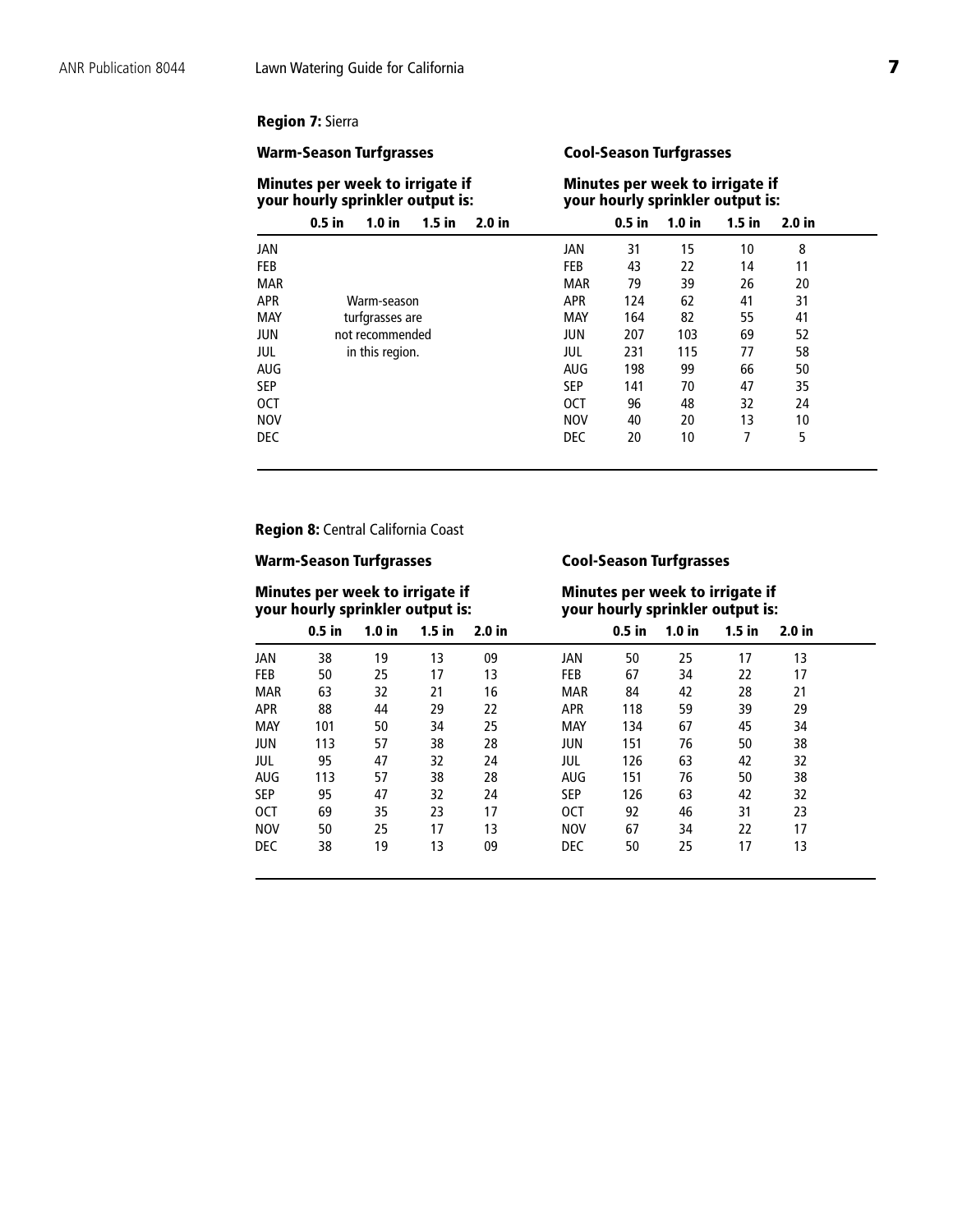## <span id="page-7-0"></span>**Region 9:** Southern California Coast

### **Warm-Season Turfgrasses Cool-Season Turfgrasses**

|            | Minutes per week to irrigate if<br>your hourly sprinkler output is: |                   |          |                   |            |          |                   | Minutes per week to irrigate if<br>your hourly sprinkler output is: |        |  |
|------------|---------------------------------------------------------------------|-------------------|----------|-------------------|------------|----------|-------------------|---------------------------------------------------------------------|--------|--|
|            | $0.5$ in                                                            | 1.0 <sub>in</sub> | $1.5$ in | 2.0 <sub>in</sub> |            | $0.5$ in | 1.0 <sub>in</sub> | $1.5$ in                                                            | 2.0 in |  |
| JAN        | 44                                                                  | 22                | 15       | 11                | JAN        | 59       | 29                | 20                                                                  | 15     |  |
| <b>FEB</b> | 57                                                                  | 28                | 19       | 14                | <b>FEB</b> | 76       | 38                | 25                                                                  | 19     |  |
| <b>MAR</b> | 63                                                                  | 32                | 21       | 16                | <b>MAR</b> | 84       | 42                | 28                                                                  | 21     |  |
| <b>APR</b> | 76                                                                  | 38                | 25       | 19                | <b>APR</b> | 101      | 50                | 34                                                                  | 25     |  |
| <b>MAY</b> | 88                                                                  | 44                | 29       | 22                | <b>MAY</b> | 118      | 59                | 39                                                                  | 29     |  |
| JUN        | 95                                                                  | 47                | 32       | 24                | <b>JUN</b> | 126      | 63                | 42                                                                  | 32     |  |
| JUL        | 107                                                                 | 54                | 36       | 27                | jul        | 143      | 71                | 48                                                                  | 36     |  |
| <b>AUG</b> | 95                                                                  | 47                | 33       | 24                | AUG        | 126      | 63                | 42                                                                  | 32     |  |
| <b>SEP</b> | 82                                                                  | 41                | 27       | 20                | <b>SEP</b> | 109      | 55                | 36                                                                  | 27     |  |
| <b>OCT</b> | 69                                                                  | 35                | 23       | 17                | <b>OCT</b> | 92       | 46                | 31                                                                  | 23     |  |
| <b>NOV</b> | 50                                                                  | 25                | 17       | 13                | <b>NOV</b> | 67       | 34                | 22                                                                  | 17     |  |
| <b>DEC</b> | 38                                                                  | 19                | 13       | 9                 | <b>DEC</b> | 50       | 25                | 17                                                                  | 13     |  |

**Region 10:** Southern California Inland Valleys

## **Warm-Season Turfgrasses Cool-Season Turfgrasses**

**Minutes per week to irrigate if and increase if the Minutes per week to irrigate if your hourly sprinkler output is: your hourly sprinkler output is: your hourly sprinkler output is:**

|            | $0.5$ in | 1.0 <sub>in</sub> | $1.5$ in | 2.0 <sub>in</sub> |            | $0.5$ in | 1.0 <sub>in</sub> | $1.5$ in | 2.0 <sub>in</sub> |  |
|------------|----------|-------------------|----------|-------------------|------------|----------|-------------------|----------|-------------------|--|
| JAN        | 42       | 21                | 14       | 10                | JAN        | 56       | 28                | 19       | 14                |  |
| FEB        | 57       | 28                | 19       | 14                | <b>FEB</b> | 75       | 38                | 25       | 19                |  |
| <b>MAR</b> | 80       | 40                | 27       | 20                | <b>MAR</b> | 106      | 53                | 35       | 27                |  |
| <b>APR</b> | 96       | 48                | 32       | 24                | <b>APR</b> | 128      | 64                | 43       | 32                |  |
| <b>MAY</b> | 119      | 60                | 40       | 29                | <b>MAY</b> | 159      | 80                | 53       | 40                |  |
| JUN        | 144      | 72                | 48       | 36                | <b>JUN</b> | 193      | 96                | 64       | 48                |  |
| JUL        | 165      | 83                | 55       | 41                | JUL        | 221      | 110               | 74       | 55                |  |
| <b>AUG</b> | 155      | 77                | 52       | 39                | <b>AUG</b> | 207      | 103               | 69       | 52                |  |
| <b>SEP</b> | 124      | 62                | 41       | 31                | <b>SEP</b> | 165      | 82                | 55       | 41                |  |
| <b>OCT</b> | 88       | 44                | 29       | 22                | <b>OCT</b> | 117      | 59                | 39       | 29                |  |
| <b>NOV</b> | 54       | 27                | 18       | 14                | <b>NOV</b> | 73       | 36                | 24       | 18                |  |
| <b>DEC</b> | 42       | 21                | 14       | 10                | <b>DEC</b> | 55       | 28                | 19       | 14                |  |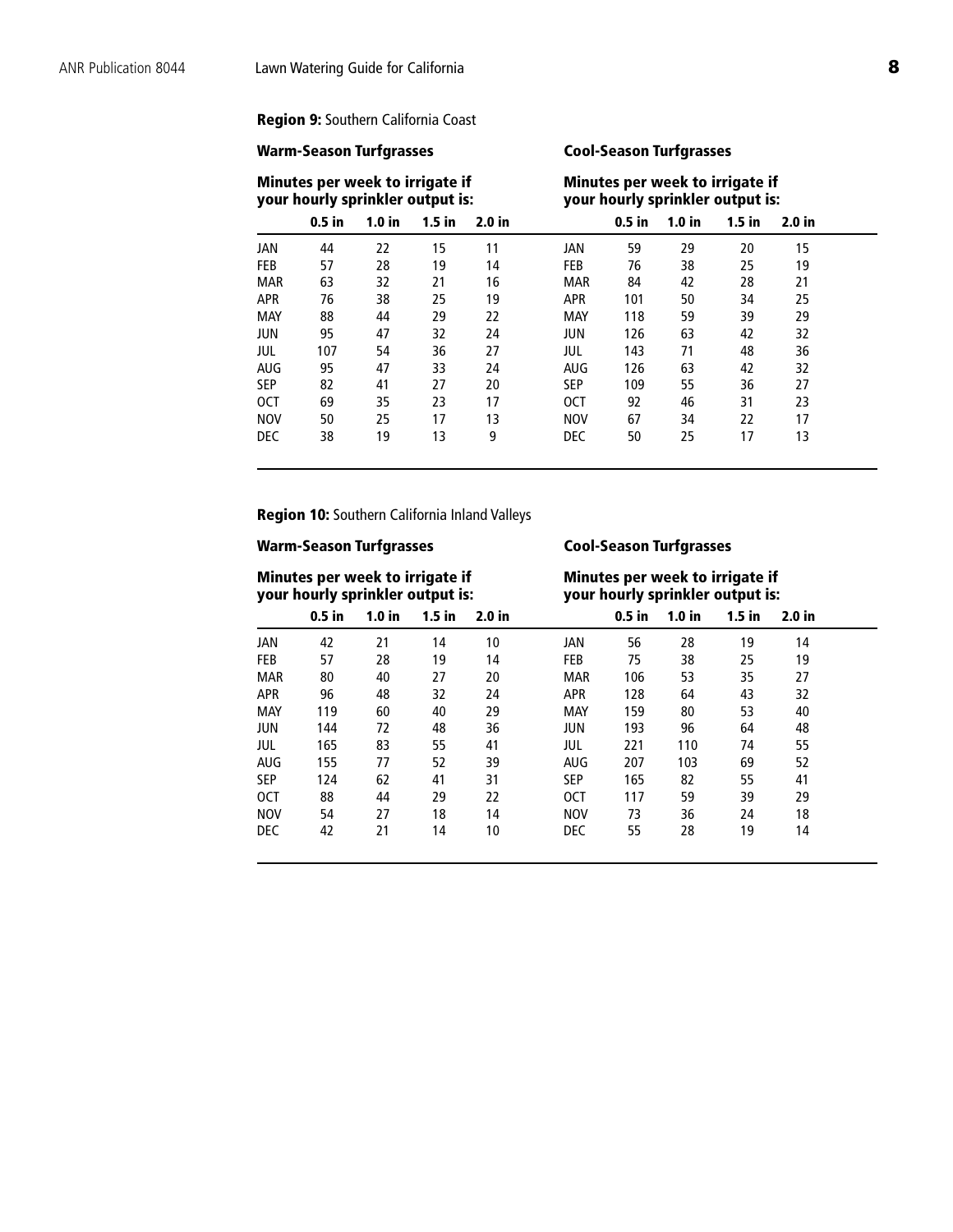## <span id="page-8-0"></span>**Region 11:** Southern California Deserts

## **Warm-Season Turfgrasses Cool-Season Turfgrasses**

|            | Minutes per week to irrigate if<br>your hourly sprinkler output is: |                   |          |        |            |          |                   | Minutes per week to irrigate if<br>your hourly sprinkler output is: |                   |  |
|------------|---------------------------------------------------------------------|-------------------|----------|--------|------------|----------|-------------------|---------------------------------------------------------------------|-------------------|--|
|            | $0.5$ in                                                            | 1.0 <sub>in</sub> | $1.5$ in | 2.0 in |            | $0.5$ in | 1.0 <sub>in</sub> | $1.5$ in                                                            | 2.0 <sub>in</sub> |  |
| JAN        | 54                                                                  | 27                | 18       | 14     | JAN        | 65       | 32                | 22                                                                  | 17                |  |
| <b>FEB</b> | 75                                                                  | 38                | 25       | 19     | <b>FEB</b> | 90       | 46                | 30                                                                  | 23                |  |
| <b>MAR</b> | 121                                                                 | 61                | 40       | 30     | <b>MAR</b> | 145      | 73                | 48                                                                  | 36                |  |
| <b>APR</b> | 165                                                                 | 83                | 55       | 41     | <b>APR</b> | 198      | 100               | 66                                                                  | 49                |  |
| MAY        | 211                                                                 | 106               | 70       | 53     | MAY        | 253      | 127               | 84                                                                  | 64                |  |
| <b>JUN</b> | 243                                                                 | 121               | 81       | 61     | JUN        | 292      | 145               | 97                                                                  | 73                |  |
| jul        | 251                                                                 | 126               | 84       | 63     | jul        | 301      | 151               | 101                                                                 | 76                |  |
| AUG        | 218                                                                 | 109               | 73       | 54     | <b>AUG</b> | 262      | 131               | 88                                                                  | 65                |  |
| <b>SEP</b> | 180                                                                 | 90                | 60       | 45     | SEP        | 216      | 108               | 72                                                                  | 54                |  |
| <b>OCT</b> | 121                                                                 | 61                | 40       | 30     | <b>OCT</b> | 145      | 73                | 48                                                                  | 36                |  |
| <b>NOV</b> | 69                                                                  | 35                | 23       | 17     | <b>NOV</b> | 83       | 42                | 28                                                                  | 20                |  |
| <b>DEC</b> | 43                                                                  | 22                | 14       | 11     | <b>DEC</b> | 52       | 26                | 17                                                                  | 13                |  |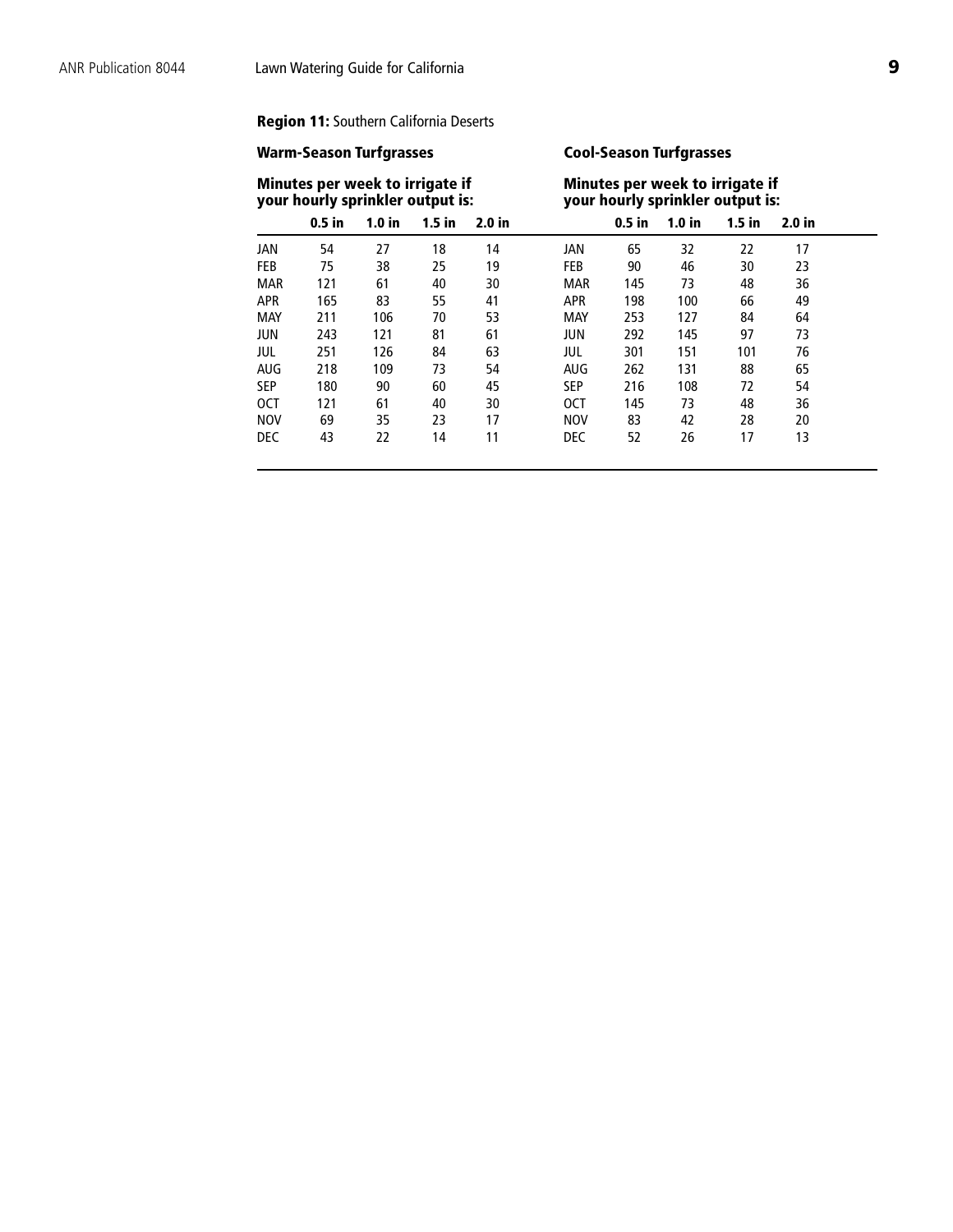## **REFERENCES**

- Anonymous. 2000. Best management practices to reduce production of organic materials in landscape plantings. Oakland: University of California Division of Agriculture and Natural Resources and State of California Integrated Waste Management Board.
- California Agricultural Technology Institute, Center for Irrigation Technology, online a[t http://www.wateright.org/](http://www.wateright.org/)
- Hartin, J., and M. J. Henry. 1999. Reusing turfgrass clippings to improve turfgrass health and performance in southern California. University of California Cooperative Extension/California Integrated Waste Management Board leaflet.
- Hartin, J., and A. Harivandi. 1999. Reusing turfgrass clippings to improve turfgrass health and performance in central and northern California. University of California Cooperative Extension/California Integrated Waste Management Board leaflet.